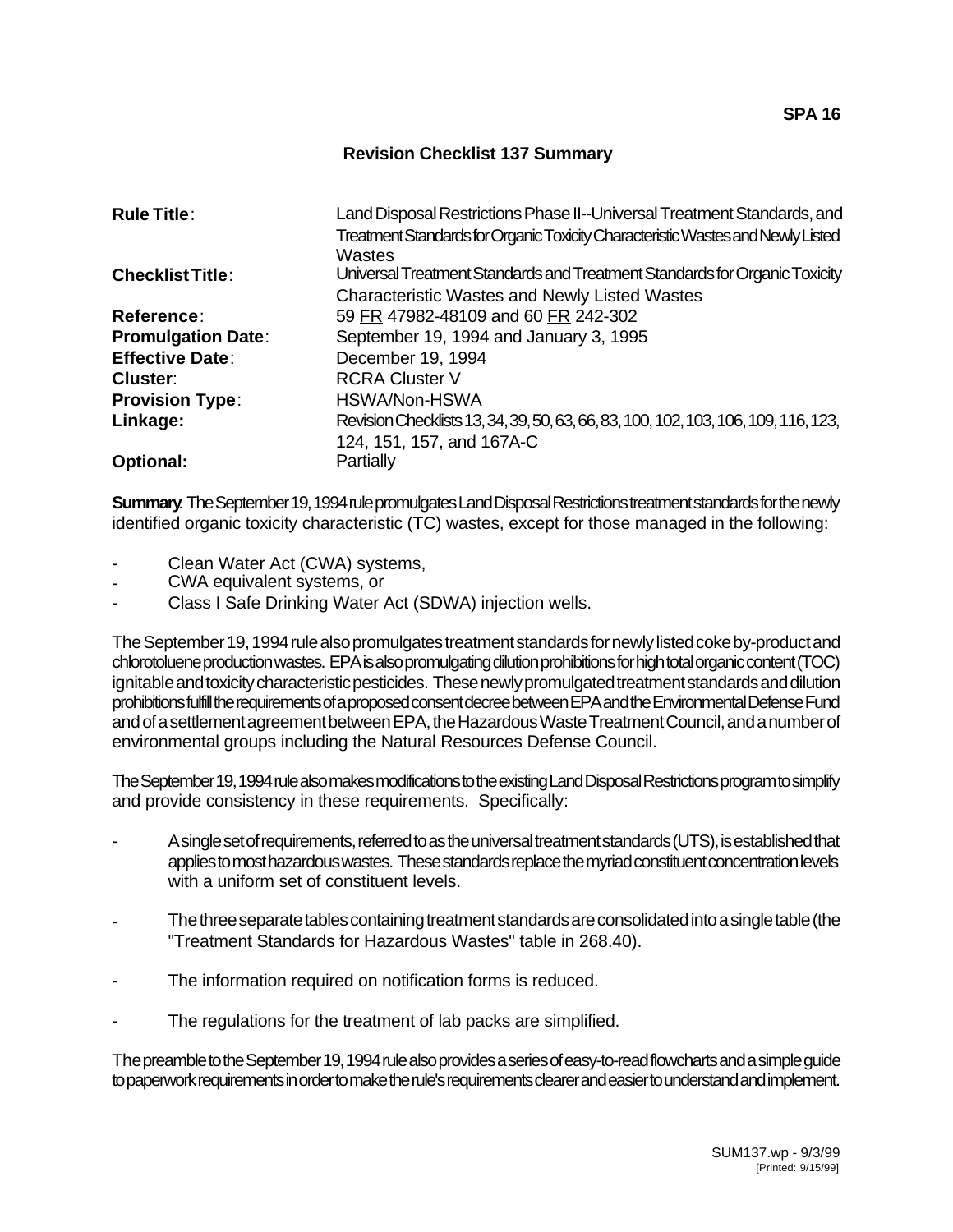Finally, the September 19, 1994 rule modifies the hazardous waste recycling requirements at 261.2(e)(1)(iii) to remove the requirement that the process be a primary production process. As a result, secondary materials that are recycled back into the secondary production process from which they were generated are excluded from the definition of solid waste.

The January 3, 1995 rule makes amendments to the September 19, 1994 rule including revising and republishing the 268.40 table.

**State Authorization**: This checklist is placed in RCRA Cluster V. The State modification deadline is July 1, 1996 (or July 1, 1997 if a State statutory change is necessary). Except for the modifications to the definition of solid waste, this rule was promulgated relative to HSWA authorities. Normally, all of the HSWA requirements would go into effect immediately. However, currently many States are authorized for the land disposal restrictions, and the modifications made to simplify the treatment standards (i.e., the Universal Treatment Standards (UTS)) would result in the authority for these programs to return, in part, to EPA. Because the Agency believes that it was not Congress' intent that the responsibility for already-authorized HSWA programs be returned to EPA every time EPA promulgates modifications to HSWA program requirements, EPA has decided not to implement the UTS separately for those wastes for which the State has already received LDR authorization. Under this approach, those States authorized for some or all of the LDRs will continue to implement those portions of the program for which they are authorized, whether or not they have adopted the new standards. In EPA's view, the regulated industry will be subject to the State standards, regardless of whether they differ from the new UTS. States are strongly urged to implement the new UTS standards as quickly as possible, both for simplicity of implementation and national consistency. (See the December 19, 1994 memo from Mike Shapiro in Appendix N of the SAM.)

This approach relative to implementation of HSWA authority applies only to the UTS for wastes that are already restricted. The treatment standards for the newly listed wastes addressed by the September 19, 1994 rule go into effect immediately in all States and will be enforced by EPA. This also is the case for changes made relative to the notification forms and to the regulations for the treatment of lab packs. The attached memo from the Director of the Office of Solid Waste outlines the rationale for this approach. Both interim and final authorization are available for those HSWA provisions going into effect immediately. Interim authorization expires January 1, 2003.

The changes to 260.30, 260.31, 260.32, 260.33, and 261.2 are considered non-HSWA changes. The changes to 261.2(e)(1)(iii) and 260.30(b) are considered by EPA to narrow the scope of the Federal regulations and are therefore designated as optional on the checklist. The changes to 260.30, 260.31, 260.32 and 260.33 are included to be consistent with the changes in the closed-loop exclusion and the related 260.30(b) variance. As such these also have also been marked as optional. EPA will implement these non-HSWA requirements only in States that do not have interim or final authorization. In authorized States, the non-HSWA requirements will not be applicable until the States revise their programs to adopt equivalent requirements under State law.

The State Revision Application must include applicable regulations, AG statement addendum, Revision Checklist 137, other associated checklists and other application materials, i.e. a program description and an MOA, as determined by the Regional office.

**Attorney General's Statement Entries**: The following entry should be placed at Subsection II C in the Model Revision Attorney General's Statement.

C. [OPTIONAL: This is a reduced requirement.] State statutes and regulations allow secondary materials that are recycled back into the secondary production process from which they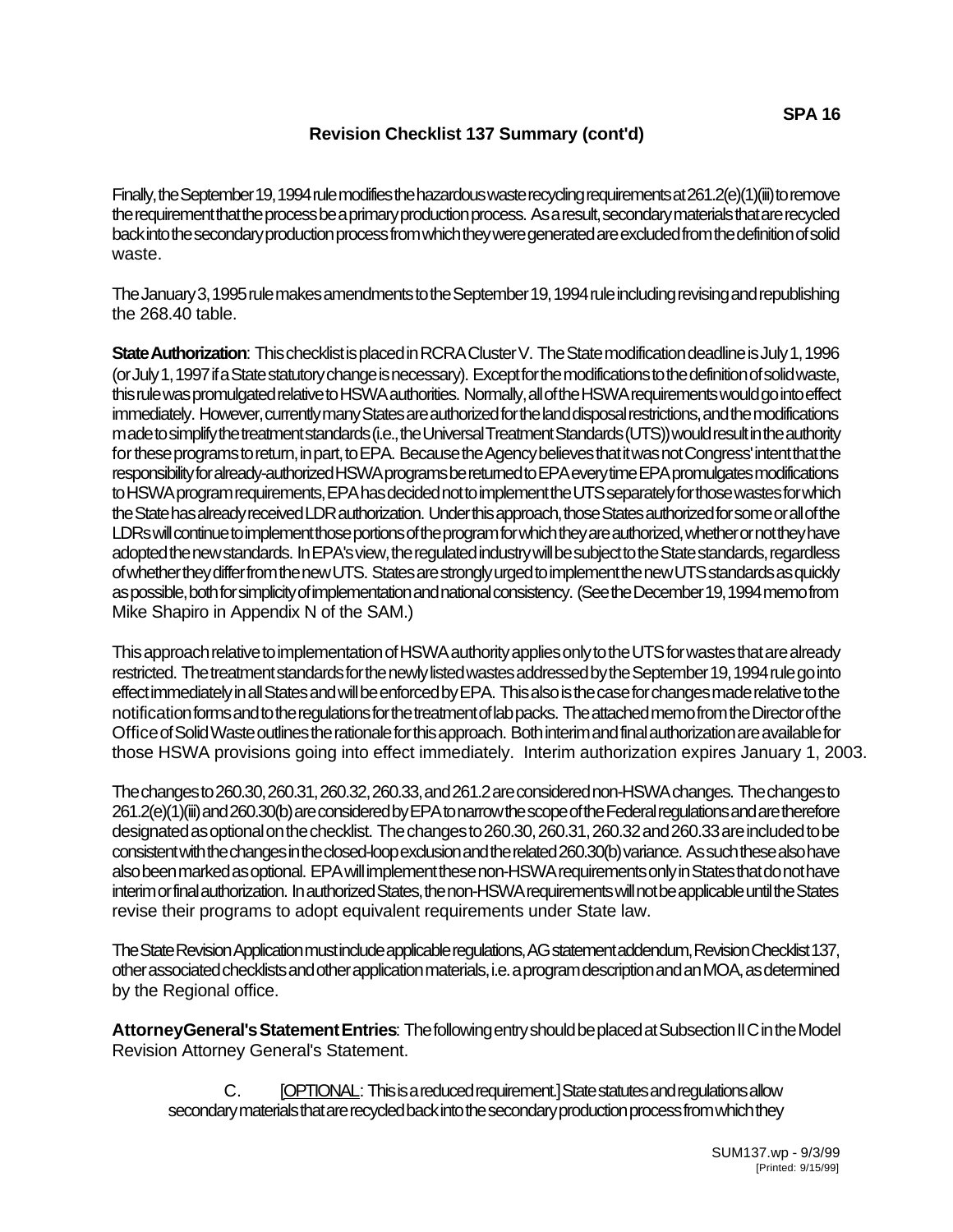## **Revision Checklist 137 Summary (cont'd)**

Federal Authority: RCRA §§3001 and 3004; 40 CFR 260.30, 260.30(b), 260.31(a)&(b), 260.32, 260.33, 260.33(a)&(b), and 261.2(e)(1)(iii) as amended September 19, 1994 (59 FR 47982).

Citation of Laws and Regulations; Date of Enactment and Adoption

## Remarks of the Attorney General

The following entry should be placed at Subsection XXI Q in the Model Revision Attorney General's Statemer

Q. State statutes and regulations contain treatment standards for certain newly identified organic toxicity wastes and for newly listed coke product and chlorotoluene production wastes as well as dilution prohibitions for high total organic content (TOC) ignitable and toxicity characteristic pesticides as indicated in Revision Checklist 137.

Federal Authority: RCRA §§3004(d)-(k) and (m);  $40CFR$  264.1(g)(6), 265.1(c)(10), and 268 as amended September 19, 1994 (59 FR 47982) and January 3, 1995 (60 FR 242).

Citation of Laws and Regulations; Date of Enactment and Adoption

Remarks of the Attorney General

The following entry should be placed at Subsection XXI R in the Model Revision Attorney General's Statemer

R. State statutes and regulations contain modifications to the land disposal restrictions which simplify and provide consistency including the Universal Treatment Standards, treatment standards from three tables consolidated into one table, reduced information on notification forms, and simplified regulations for lab pack treatment as indicated in Revision Checklist 137.

Federal Authority: RCRA §§3004(d)-(k) and (m); 40CFR 264.1(g)(6), 265.1(c)(10), and 268 as amended September 19, 1994 (59 FR 47982) and January 3, 1995 (60 FR 242).

Citation of Laws and Regulations; Date of Enactment and Adoption

Remarks of the Attorney General

The following entry should be placed at Subsection XXI S in the Model Attorney General's Statement.

S. State statutes and regulations require compliance with the requirements in 40 CFR 268 applicable to users of materials that are used in a manner constituting disposal, as indicated in Revision Checklist 137.